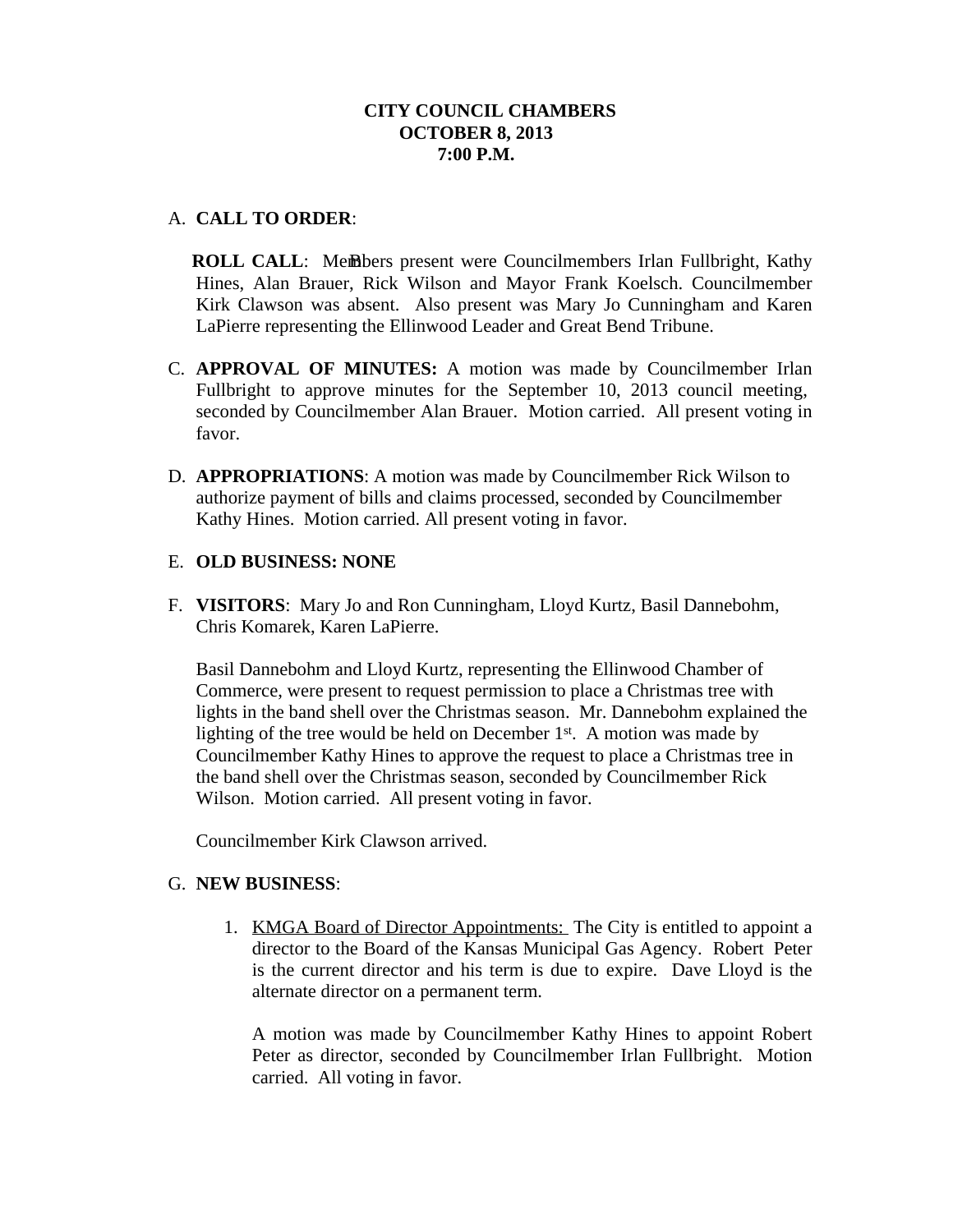## **CITY COUNCIL CHAMBERS OCTOBER 8, 2013 7:00 P.M.**

2. Health Savings Account Contributions: Currently the City contributes \$150 per month to an employee's health savings account for eligible employees with single health coverage, and \$200 per month for eligible employees with employee/spouse, employee/child and family coverages.

A motion was made by Councilmember Irlan Fullbright to continue the contributions as state above for the period of November 1, 2013 through October 31, 2014, seconded by Councilmember Kirk Clawson. Motion carried. All voting in favor.

- 3. Approval of Cafeteria Plan Document: Presented to Council was a restated plan document for the City's cafeteria plan as provided by TASC, the administrator of the City's cafeteria plan. In order to comply with IRS regulations, it is necessary to adopt this plan document. A motion was made by Councilmember Alan Brauer to adopt the cafeteria plan document as presented, seconded by Councilmember Kathy Hines. Motion carried. All voting in favor.
- 4. County Tax Sale: Staff informed council of several tracts of land scheduled for sale at the annual county tax sale. One of the properties is on Santa Fe and the City sewage outfall line runs under the existing structure. The other tracts are the 2 buildings at  $1<sup>st</sup>$  and Main, which the City may want to consider demolishing if acquired. Staff will be present at the auction to protect city interests and liens.
- 5. Request for Fun Run on City Streets: Presented to Council was a request from Chris McCord to have a 5K run on October 19th. Proceeds to benefit the Wolf Hotel restoration and the food bank. The run would begin at 6:00 p.m. Staff has requested that Mr. McCord obtain special event insurance coverage per the recommendation of our insurance carrier.

A motion was made by Councilmember Kathy Hines to allow Chris McCord to have a 5K run on October 19th beginning at 6:00 p.m, seconded by Councilmember Alan Brauer. Motion carried. All voting in favor.

6. RICE Compliance: Staff explained the catalytic converter that was to be used to bring the Worthington engine into compliance was not measured correctly. The catalytic converter could be used to bring the OP engine into compliance. The original cost for the Worthington engine upgrade was \$141,100. The original cost to bring the OP engine into compliance was \$111,000, compared to a current cost of \$120,000. Staff requests council to consider updating the OP engine into compliance rather than the Worthington engine if the total cost would not exceed the original quote of \$111,000.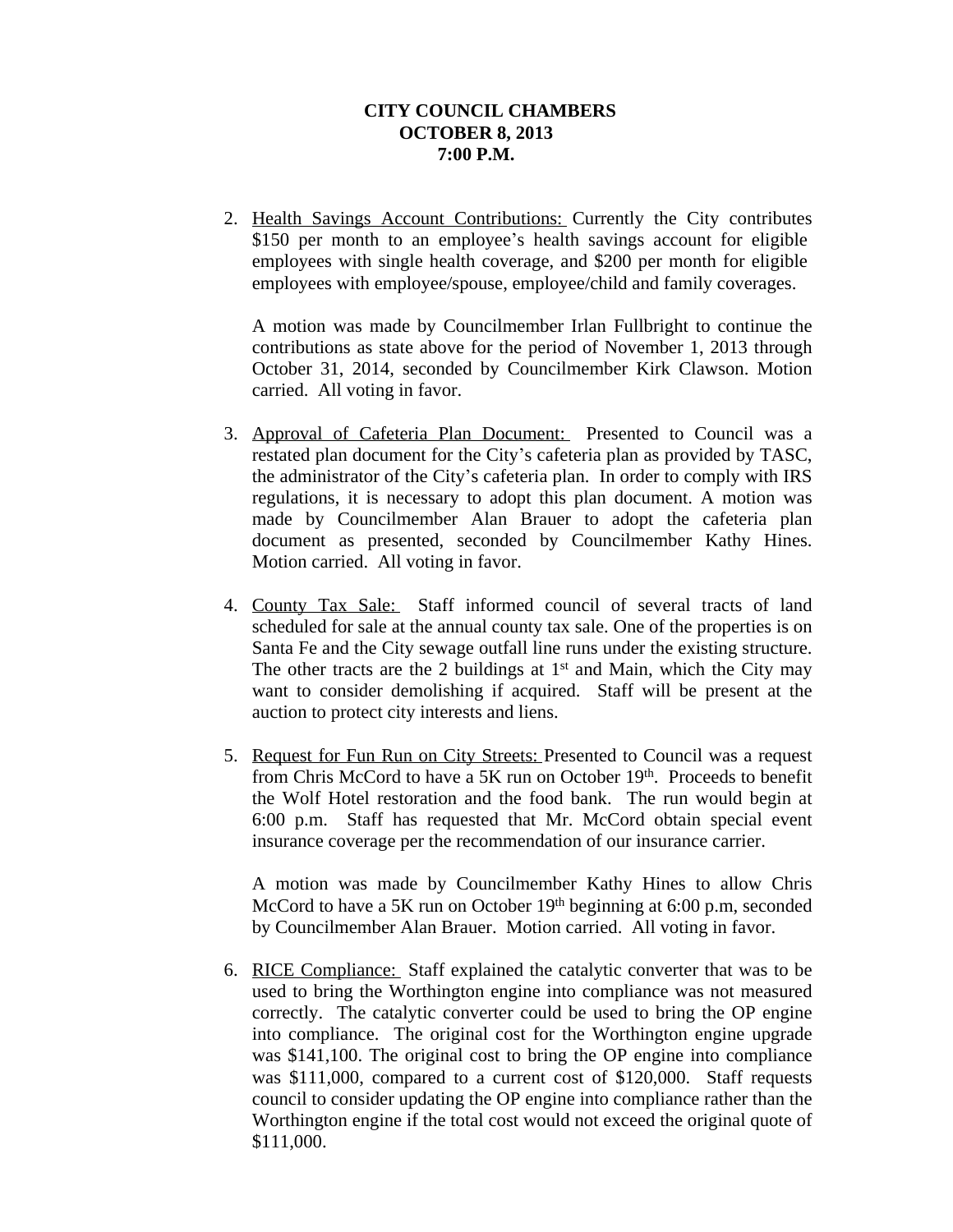## **CITY COUNCIL CHAMBERS OCTOBER 8, 2013 7:00 P.M.**

A motion was made by Councilmember Irlan Fullbright to allow Robert Peter to negotiate for the best possible cost to bring the OP engine into compliance not to exceed \$111,000, as originally quoted, and not bring the Worthington engine into compliance. Motion seconded by Councilmember Alan Brauer. Motion carried. All voting in favor.

7. Chamber Request to Place Christmas Tree in Bandshell: This item was addressed under the visitor section of the agenda.

At this time Mayor Koelsch recognized a late visitor, Donita Goosen. Ms. Goosen was present to inquire as to the City's plans to address the flooding issue.

# **REPORTS**:

- 1. Municipal Court Report: Presented to Council was the Municipal Court Report for September, 2013.
- 2. Utilities Production Report: Presented to Council was the Utilities Production Report.
- 3. Staff Reports:
	- a) Staff reported the requests for qualifications have been sent out to several engineering firms for the flood study.
	- b) Staff reported city crews will be tree trimming the next three weeks and then working on Christmas lights. Employees will also be taking vacation leave from now until the end of the year. Staff reported the underground electrical lines north of  $7<sup>th</sup>$  street have been completed.
	- c) Staff reported the owner of the home at  $3<sup>rd</sup>$  & Wieland may be deeding the house to the City at which time the City would demolish it. The owner said he would need 60 days to get his personal belongings out of the house.
	- d) Staff explained he will be gone much of the month of October with the LKM annual conference, KPP executive conference and an economic development conference.
	- e) Staff reported Nancy Baird will be having a fall festival in Wolf Park on October 19th.
	- f) Staff reported the EMS department is still having an issue with staffing even after hiring the part-time help.